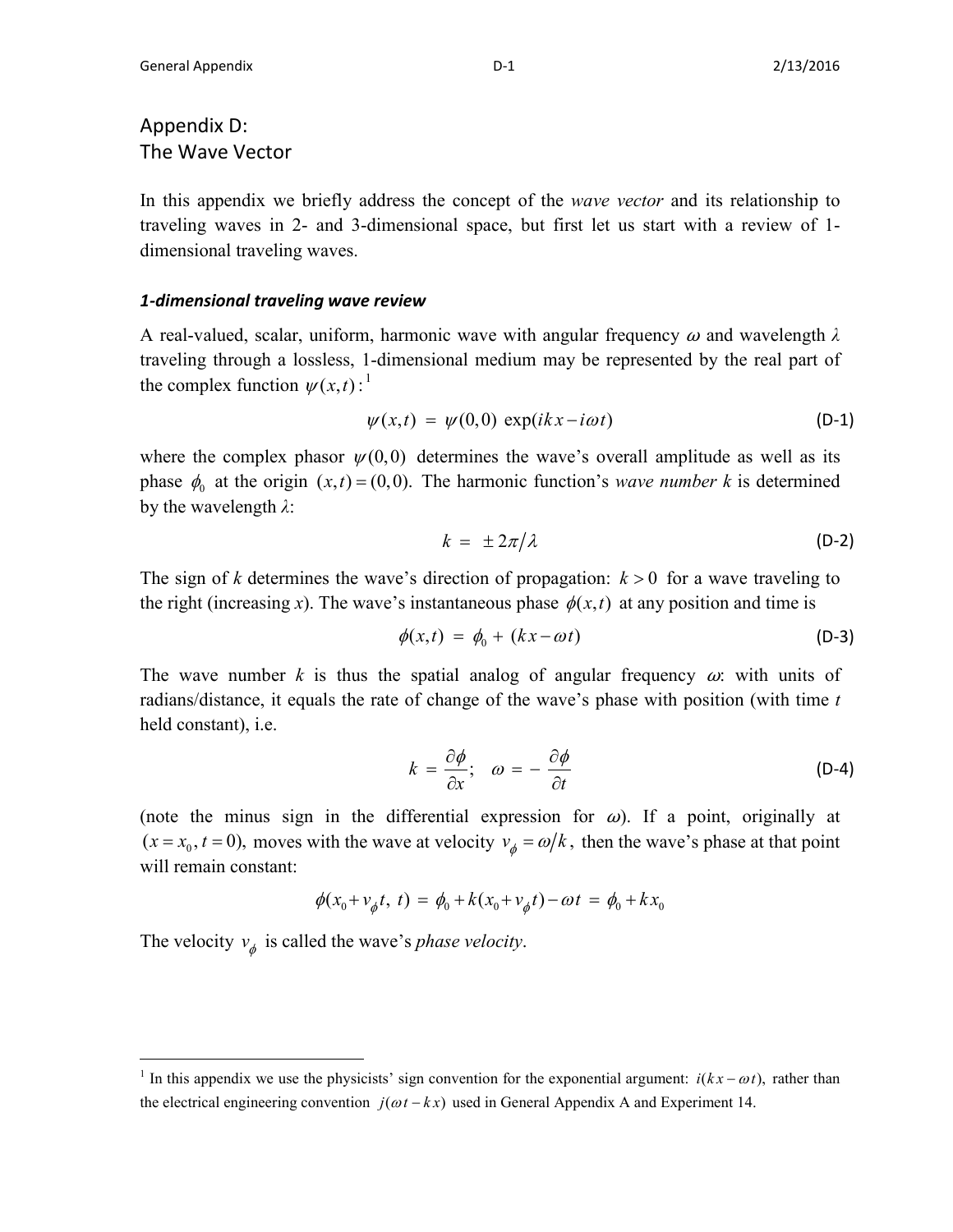$$
\frac{\partial^2 \psi}{\partial x^2} - \frac{1}{v_\phi^2} \frac{\partial^2 \psi}{\partial t^2} = 0
$$
 (D-5)

and the function  $\Psi(x) = e^{i\omega t}\psi(x, t) = \psi(0,0) \exp(ikx)$  is a solution of the 1-dimensional *Helmholtz equation*

$$
\frac{d^2\Psi}{dx^2} + k^2\Psi = 0
$$
 (D-6)

The functions  $\psi(x,t)$  and  $\Psi(x)$  represent *harmonic solutions* to equations (D-5) and (D-6) because they have well-defined frequency  $\omega$  and wave number *k*. Of course, there are an infinite number of other valid solutions to equations (D-5) and (D-6): the appropriate solution will depend on a particular problem's boundary value constraints and might be constructed from a linear superposition of harmonic solutions with various values for  $k$  (or  $\omega$ ) using Fourier analysis.

## *Waves in 2 and 3 dimensions*

To extend the 1-dimensional harmonic wave  $\psi(x,t)$  given by (D-1) to a wave in multidimensional space, consider the expression (D-3) for the wave's phase *ϕ*. Using Cartesian coordinates so that the position vector  $\vec{r} = x\hat{x} + y\hat{y} + z\hat{z}$ , we could simply add a linear phase term for each coordinate:

$$
\phi(\vec{r},t) = \phi_0 + (k_x x + k_y y + k_z z - \omega t) = \phi_0 + (\vec{k} \cdot \vec{r} - \omega t)
$$
  
\n
$$
\vec{k} = k_x \hat{x} + k_y \hat{y} + k_z \hat{z}
$$
\n(D-7)

Thus the equivalent expression in two or more spatial dimensions for the uniform, harmonic wave (D-1) becomes

$$
\psi(\vec{r},t) = \psi(\vec{0},0) \exp(i\vec{k}\cdot\vec{r}-i\omega t)
$$
 (D-8)

where, again,  $\psi(\vec{0},0)$  is a complex phasor which determines the amplitude and phase offset where, again,  $\psi(0,0)$  is a complex phasor which determines the amplitude and phase of set of  $\psi(\vec{r},t)$ . The vector  $\vec{k}$  is called the *wave vector*, the multi-dimensional analog of the wave number  $k$  in (D-1).

From the phase expression (D-7),  $\vec{k}$  is evidently the position gradient of the phase, which turns out to be a good, general definition of the wave vector:

$$
\vec{k} = \nabla \phi(\vec{r}, t) \tag{D-9}
$$

Equation (D-9) is obviously simply the generalization of the expression for *k* in (D-4) to multi-dimensional spaces. If the wave vector  $\vec{k}$  is constant and uniform throughout 3-<br>multi-dimensional spaces. If the wave vector  $\vec{k}$  is constant and uniform throughout 3dimensional space, then  $\psi(\vec{r},t)$  becomes a *plane wave*: so named because its instantaneous Intensional space, then  $\psi(t, t)$  occomes a *plane wave*. So hance occause its instantaneous loci of uniform phase, which by equation (D-9) must be everywhere perpendicular to  $\vec{k}$ , form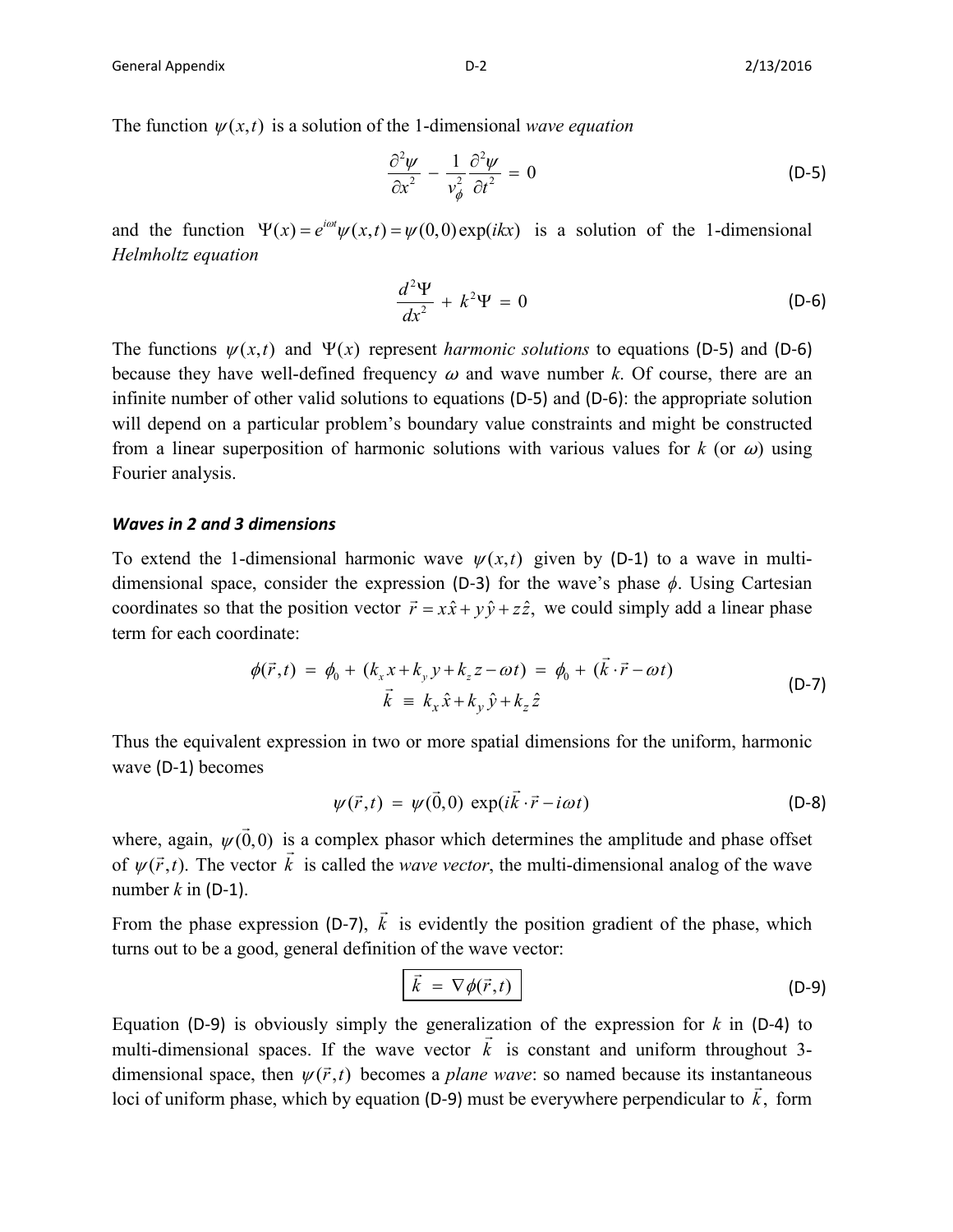a set of parallel planes; in 2-space the analogous loci comprise the set of lines everywhere a set of parafier planes, in 2-space to<br>perpendicular to  $\vec{k}$  (see [Figure D-1\)](#page-2-0).



<span id="page-2-0"></span>**Figure D-1: (Left) a transverse plane wave propagating along a surface in the direction**  Figure D-1. (Lett) a transverse plane wave propagating along a surface in the direction<br>given by its wave vector  $\vec{k}$ . Note that the magnitudes of the wave vector's components **give the rate of change of the wave's phase along their respective directions. (Right) a circular wave propagating outward. A selection of wave vectors is shown; each vector is perpendicular to the surface of constant phase at its location (in this case, a circle centered on the source).**

Because the wave vector is the position gradient of the phase of a wave, its dot product with a unit vector gives the rate of change of the phase along that unit vector's direction (in radians/length). This is illustrated in the left-hand graphic in [Figure D-1](#page-2-0) for the two unit vectors  $\hat{x}$  and  $\hat{y}$ . Generally, the wave vector varies from place to place, as shown in the right-hand graphic in [Figure D-1;](#page-2-0) we then refer to the *vector field*  $\vec{k}(\vec{r})$ . Only if the wave right-hand graphic in Figure D-1; we then refer to the *vector field*  $\vec{k}(\vec{r})$ . Only if the wave vector  $\vec{k}$  is uniform throughout space do we get a plane wave, equation (D-8).

The phase velocity of a plane wave (equation (D-8), with uniform  $\vec{k}$ ) is parallel to  $\vec{k}$  and is again given by  $v_a = \omega/k$ 

$$
\vec{v}_{\phi} = \frac{\omega}{k} \hat{k} \tag{D-10}
$$

The multi-dimensional wave equation satisfied by  $\psi(\vec{r},t)$  is (we assume the medium is *isotropic*)

$$
\frac{\partial^2 \psi}{\partial x^2} + \frac{\partial^2 \psi}{\partial y^2} + \frac{\partial^2 \psi}{\partial z^2} - \frac{1}{v_\phi^2} \frac{\partial^2 \psi}{\partial t^2} = 0
$$
  
or  

$$
\nabla^2 \psi - \frac{1}{v_\phi^2} \frac{\partial^2 \psi}{\partial t^2} = 0
$$
 (D-11)

The associated Helmholtz equation is, naturally,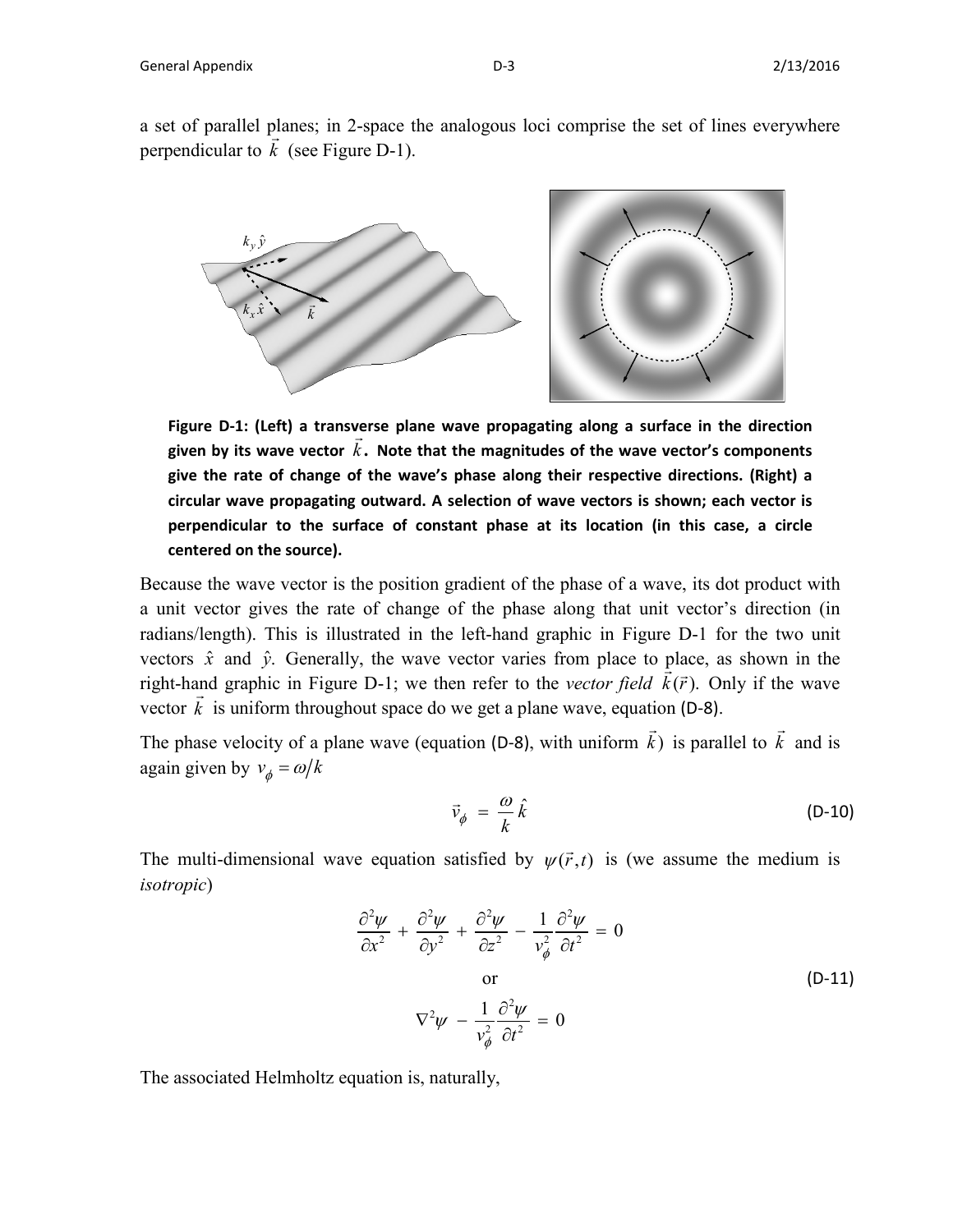$$
\nabla^2 \Psi + k^2 \Psi = 0 \tag{D-12}
$$

As for the 1-D case, general solutions of either of these differential equations may be constructed from Fourier sums or integrals of plane-wave solutions with various values of *k*. Such constructions are appropriate if the boundary conditions are planar (3-D case) or defined along straight lines (2-D case). Such boundary value problems over finite volumes will restrict the choices of wave vectors  $\vec{k}$  which will satisfy them. The acceptable values of will restrict the choices of wave vectors  $\vec{k}$  which will satisfy them. The acceptable values of  $\vec{k}$  become a set of *eigenvalues* for a particular boundary value problem, and the associated  $\vec{k}$ functions  $\psi_{\vec{k}}(\vec{r},t)$  may be used to construct the system's *normal modes*.

## *Relation to standing waves in a cavity*



<span id="page-3-1"></span>**Figure D-2: Two views of a standing wave mode in a rectangular resonant cavity with "free" (Neumann) boundary conditions. The nodal lines of the mode are shown (dashed) in the left graphic; the arrows in each graphic represent**  $\hat{x}$  **and**  $\hat{y}$  **unit vectors. In this example such solutions may be constructed by adding a symmetric set of plane waves all**   $\vec{a}$  and  $\vec{b}$  and solutions may be constructed by adding a symmetric set of plane  $\vec{a}$  with the same wave number  $|\vec{k}|$  as described in the text and shown in [Figure D-3.](#page-3-0)

The boundary conditions for a *resonant cavity* will usually demand that the Helmholtz equation's wave solutions form *standing waves* rather than a single travelling wave with a definite direction of propagation; [Figure D-2](#page-3-1) provides an example of a standing wave solution in a rectangular cavity such as that used in Experiment 15.

In the case of the rectangular cavity shown in [Figure D-2,](#page-3-1) standing waves with the proper

symmetries and boundary values may be synthesized by adding pairs of oppositely-directed travelling waves, all with a common wave number  $k = |\vec{k}|$ , as shown in [Figure D-3](#page-3-0) at right. For the solution shown in [Figure D-2,](#page-3-1) each plane wave must have  $|k_x| = 2\pi/l_x$  and  $|k_y| = \pi/l_y$ , where  $l_x$  and  $l_y$  are the lengths of the horizontal and vertical sides of the cavity, respectively. Additionally, all four plane waves must have phase  $\phi = 0$  at the lower-left corner of the cavity for the resulting standing wave to satisfy the cavity's boundary



<span id="page-3-0"></span>**Figure D-3: Wave vectors of the four traveling waves whose sum provides the standing wave solution shown in [Figure D-2.](#page-3-1)**